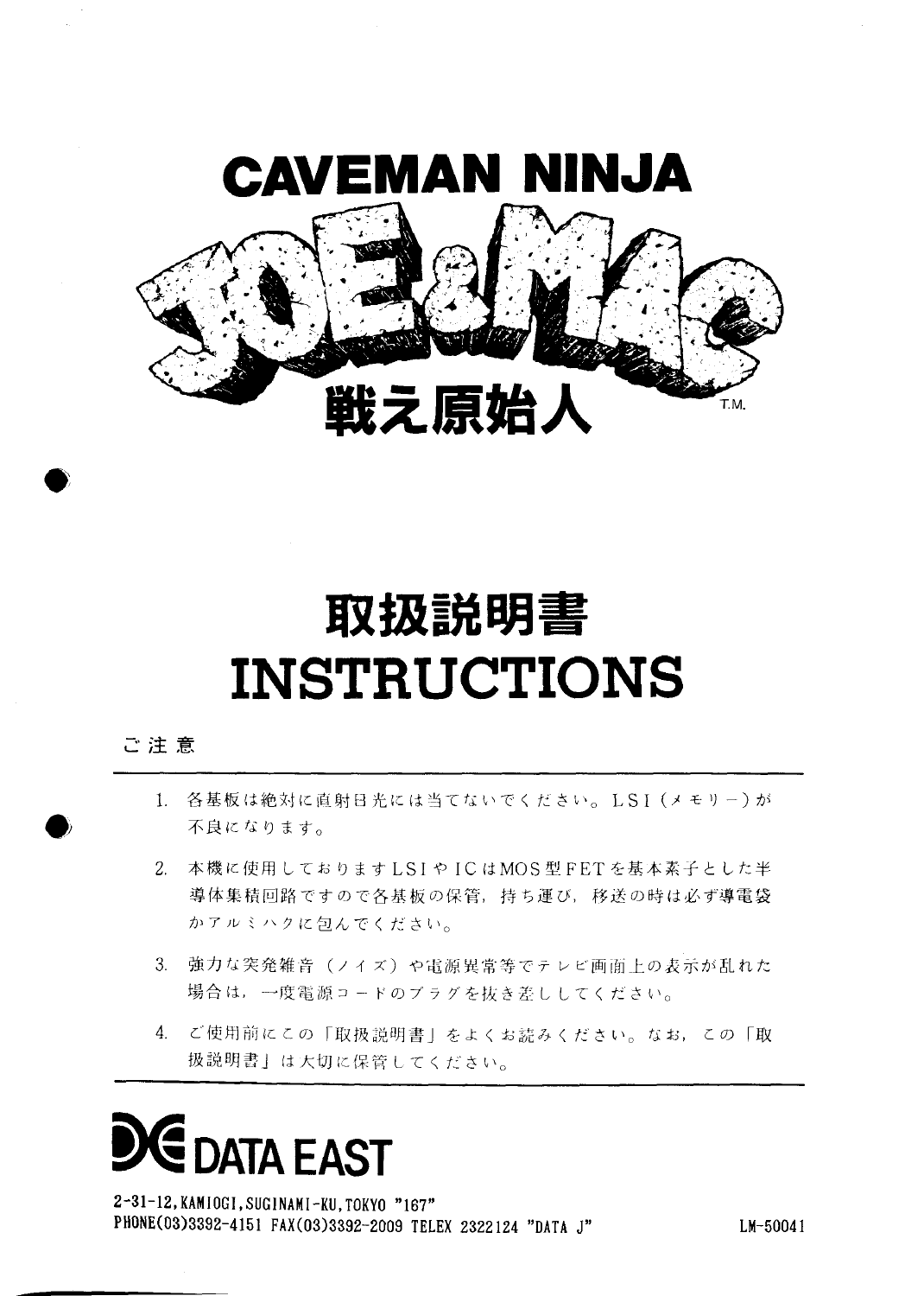|         | 次<br>H            |                |
|---------|-------------------|----------------|
| 1.      | P 1<br>設置の概要      |                |
| 2.      | ハーネスの接続 …………      | P <sub>2</sub> |
| 3.      | 電源容量              | PЗ             |
| $4_{-}$ | 使用条件              | PЗ             |
| 5.      | モニター              | PЗ             |
| 6.      | 外<br>形            | $P_4$          |
| $7_{-}$ | .<br>標準接続例        | P 5            |
| 8.      | モニターとの接続 ……… P6   |                |
| 9.      | スピーカーの接続例 …… P6   |                |
| 10.     | ディップスイッチの説明 …… P7 |                |
|         |                   |                |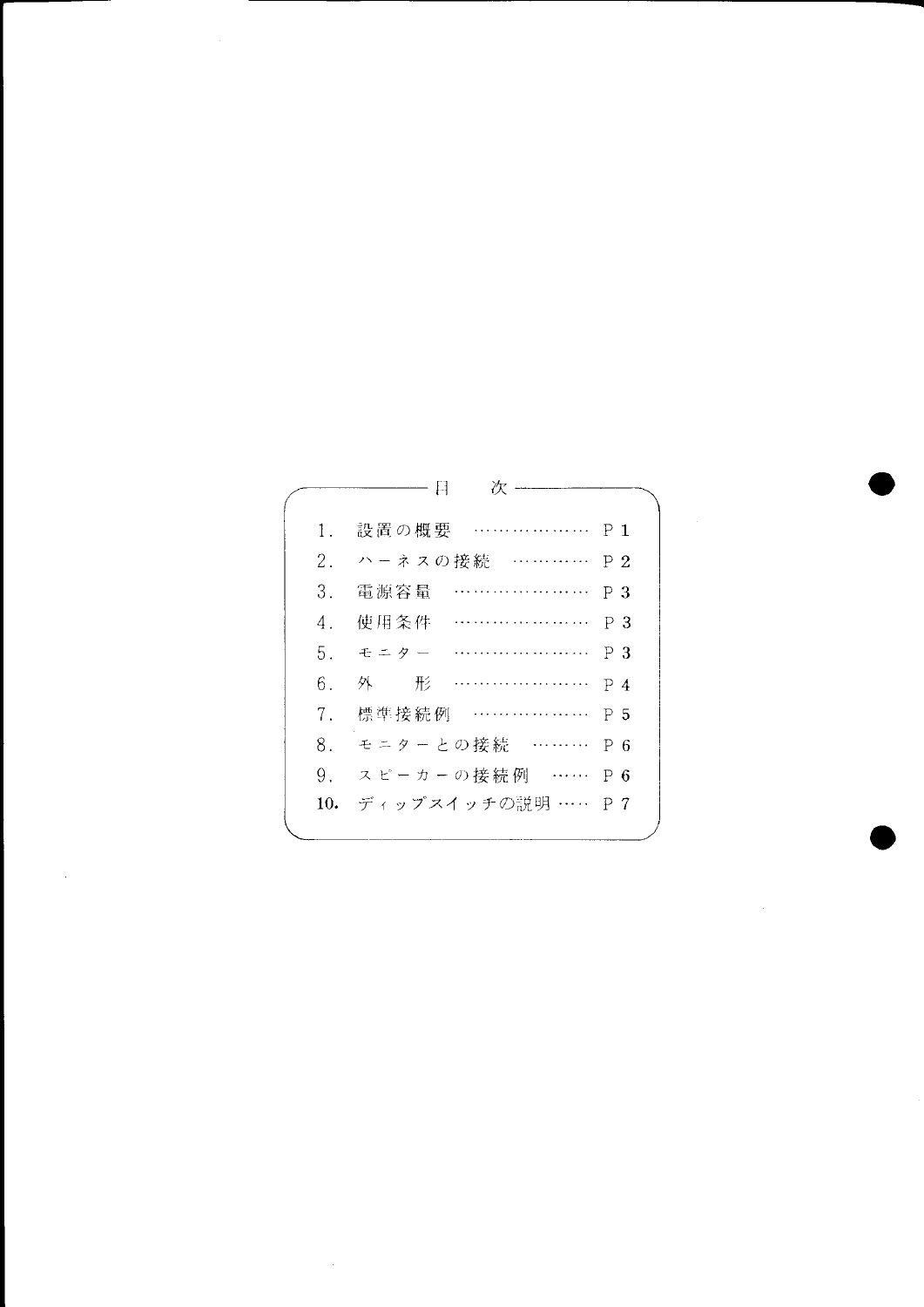- 1 設置の概要 / INSTALLATION
	- $1 1$  CRT  $\epsilon = \gamma 7$  CRT MONITOR

横画面 / HORIZONTAL SCREEN

1-2 設置例/EXAMPLE OF CABINET



1-3 コントロールバネルの配置 / CONTROL PANEL

例 1



8方向レバー 8-WAYS JOYSTICK



★ 1 JOYSTICK …… 方向選択レバー / 8-WAYS JOYSTICK PUSH 1 ………… 攻撃ボタン / WEAPON PUSH 2 ………… ジャンプボタン / JUMP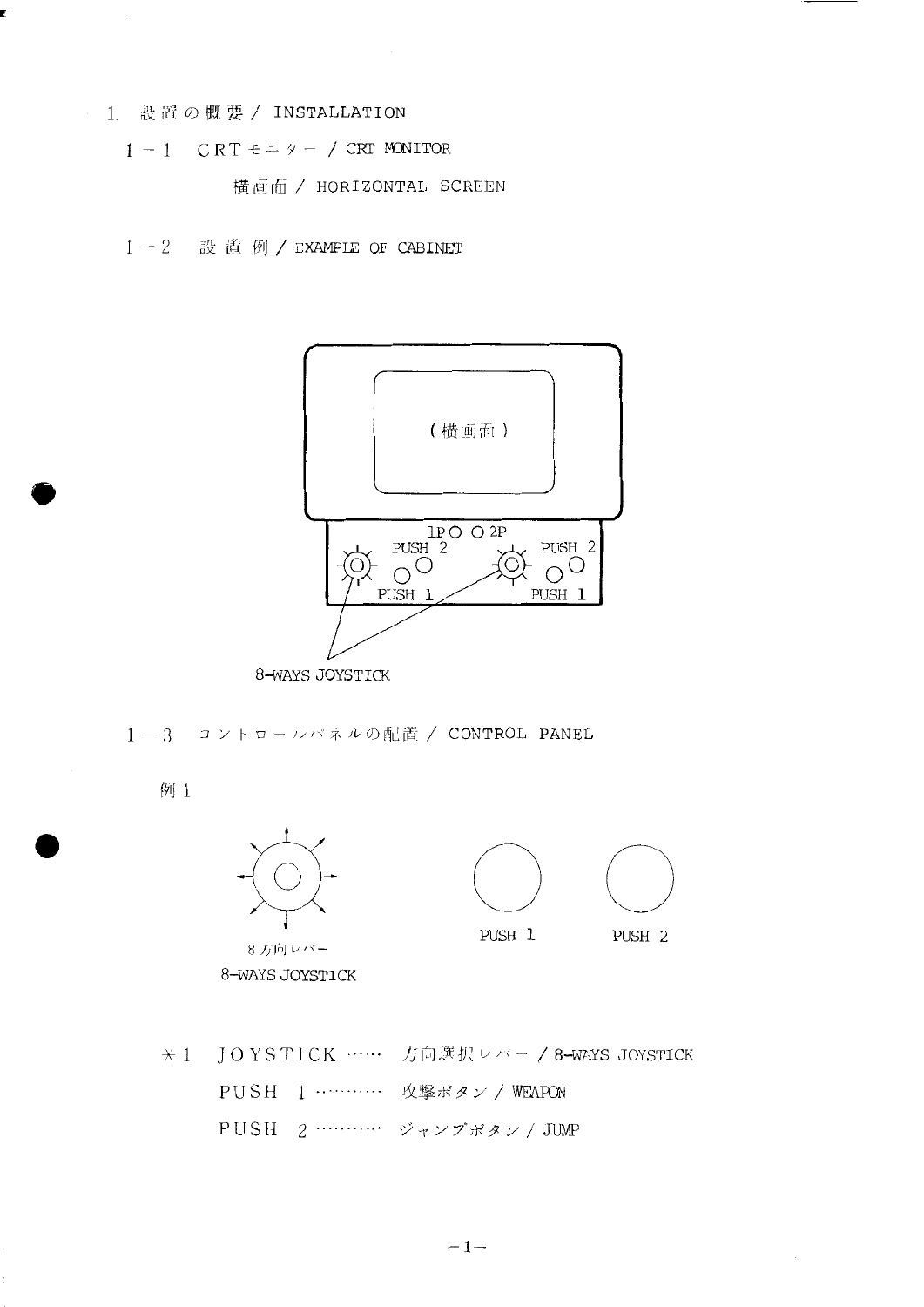#### 2. ハーネスの接続 / HARNESS CONNECTION

#### 2-1 端子No.のふり方 / TERMINAL NUMBERING





2-2 エッジコネクター端子の配列 / SIGNAL TO TERMINAL

| 丰<br>$\boxplus$<br>面<br>SOLDER SIDE  | PIN                         | 端子番号<br>$\sharp$ | 品<br>部<br>名<br>PARTS SIDE            |
|--------------------------------------|-----------------------------|------------------|--------------------------------------|
| <b>GND</b>                           | А                           | 1                | <b>GND</b>                           |
| <b>GND</b>                           | $\mathbf{B}$                | $\overline{2}$   | <b>GND</b>                           |
| $+5V$                                |                             | 3                | $+5V$                                |
| $+5V$                                | $\mathbf{D}$                | $\overline{4}$   | $+5V$                                |
|                                      | E                           | 5                |                                      |
| $+12V$                               | $\mathbf{F}$                | 6                | $+12V$                               |
| 誤挿入防止キー<br>MISTAKEN INPUT PREVENTION | $\mathcal{H}$               | 7                | 誤挿入防止キー<br>MISTAKEN INPUT PREVENTION |
| COIN COUNTER 2                       | $\int$                      | 8                | COIN COUNTER 1                       |
| (GND)                                | K                           | 9                | (GND)                                |
| SPEAKER $(-)$                        | L                           | 10               | SPEAKER $(+)$                        |
| AUDIO (GND)                          | $\mathcal{M}_{\mathcal{A}}$ | 1 <sub>1</sub>   | AUDIO $(+)$                          |
| VIDEO GREEN                          | N.                          | 12               | VIDEO RED                            |
| VIDEO SYNC                           | $\mathsf P$                 | 13               | VIDEO BLUE                           |
| SERVICE SWITCH                       | R                           | $1\,4$           | VIDEO GND                            |
|                                      | S                           | 15               |                                      |
| COIN SWITCH 2                        | $\mathbf{T}$                | 16               | COIN SWITCH 1                        |
| START SWITCH 2                       | Ú                           | $1\,7$           | START SWITCH 1                       |
| 2P CONTROL 1 UP                      | V                           | 18               | 1P CONTROL 1 UP                      |
| 2 P CONTROL 2 DOWN                   | W                           | 19               | 1 P CONTROL 2 DOWN                   |
| 2 P CONTROL 3 LEFT                   | X                           | 2.0              | 1P CONTROL 3 LEFT                    |
| 2 P CONTROL 4 RIGHT                  | Ý                           | 21               | 1P CONTROL 4 RIGHT                   |
| 2P CONTROL 5 PUSH 1                  | Z                           | 22               | 1 P CONTROL 5 PUSH 1                 |
| 2 P CONTROL 6 PUSH 2                 | a                           | $2\,\,3$         | 1P CONTROL 6 PUSH 2                  |
|                                      | h.                          | 24               |                                      |
|                                      | Ċ                           | 25               |                                      |
|                                      | đ                           | 26               |                                      |
| <b>GND</b>                           | $\mathbf{e}$                | 27               | <b>GND</b>                           |
| <b>GND</b>                           |                             | $2\;8$           | <b>GND</b>                           |

※JAMMA コネクタ表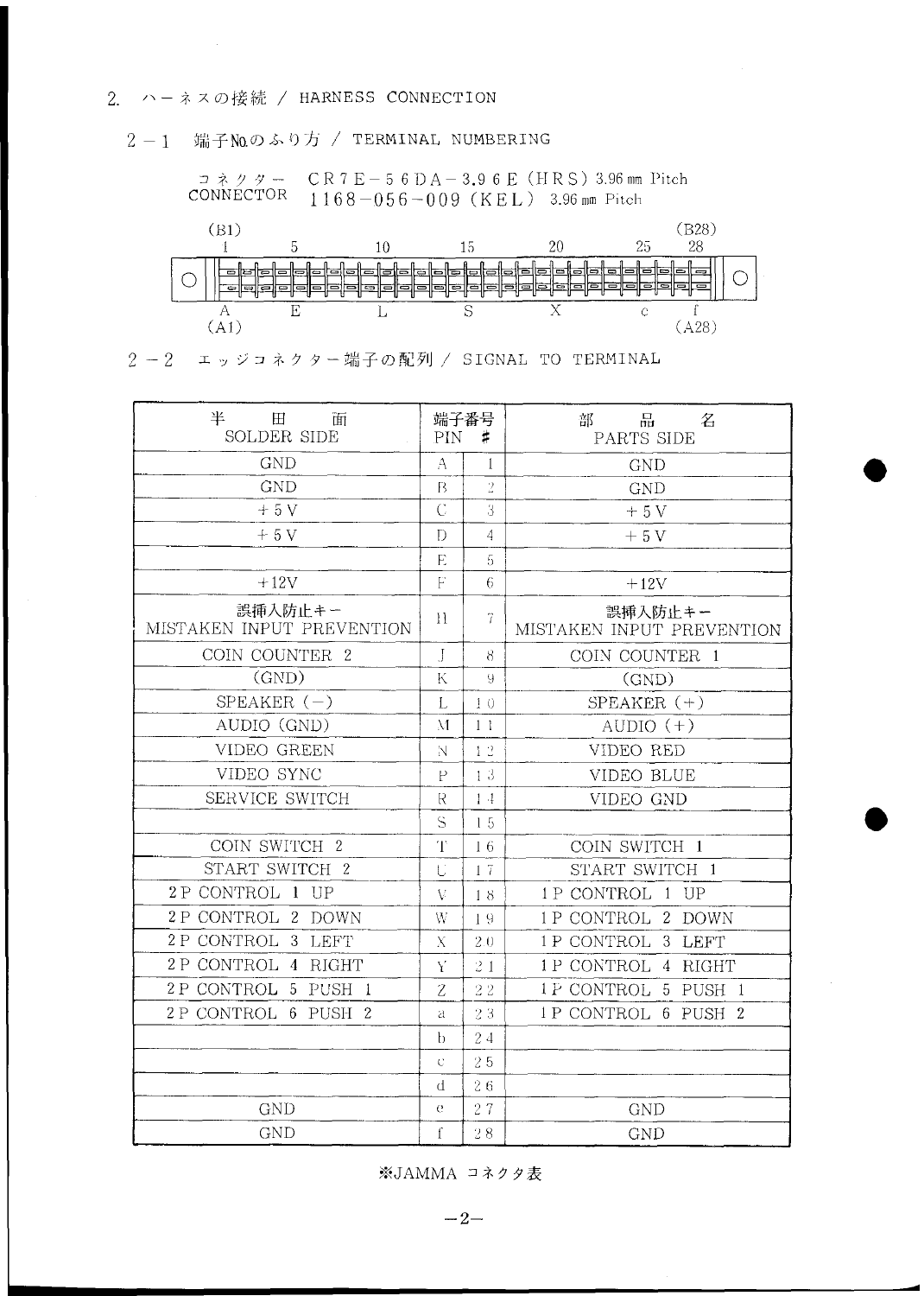3. 電源 容量 / POWER SUPPLY

 $\rightarrow$ 

| $+5V$  | $\pm$ 5% | 4.0 A  |
|--------|----------|--------|
| $+12V$ | 15%      | 1. O A |

4. 使 用 条 件 / OPERATION ENVIRONMENTS

|                  | 度<br>温<br>TEMPERATURE | 度<br>湿。<br>HUMIDITY |
|------------------|-----------------------|---------------------|
| 稼動時<br>OPERATION | $5 \sim 3.5$ °C       | $20 - 80%$          |
| 保存時<br>STORAGE   | $-15 - 65$ °C         | $10 - 90%$          |

5.  $\epsilon$  =  $\gamma$  - / CRT MONITOR

5-1色信号 R, G, B セバレート / COLOR SIGNALS R.G.B. SEPARATE 黒 / BLACK  $() \sim \pm 0.04$  V

映像信号 / IMAGE SIGNAL +0.04V ~ +4.5V

5 - 2 同期信号 コンポジット / SYNCHRONIZE SIGNAL COMPOSITE

$$
0 \t 0 \sim +0.5 \text{ V}
$$
  
1 + 3 \text{ V} \sim + 5 \text{ V}

5 - 3 画面サイズ / SCREEN IMAGE SIZE

 $\bullet$  .

左右約10%画面サイズが縮みます。

モニターを調整し、拡大して下さい。

Image may be shrunk horizontally by 10%. Adjust monitor to widen the screen image.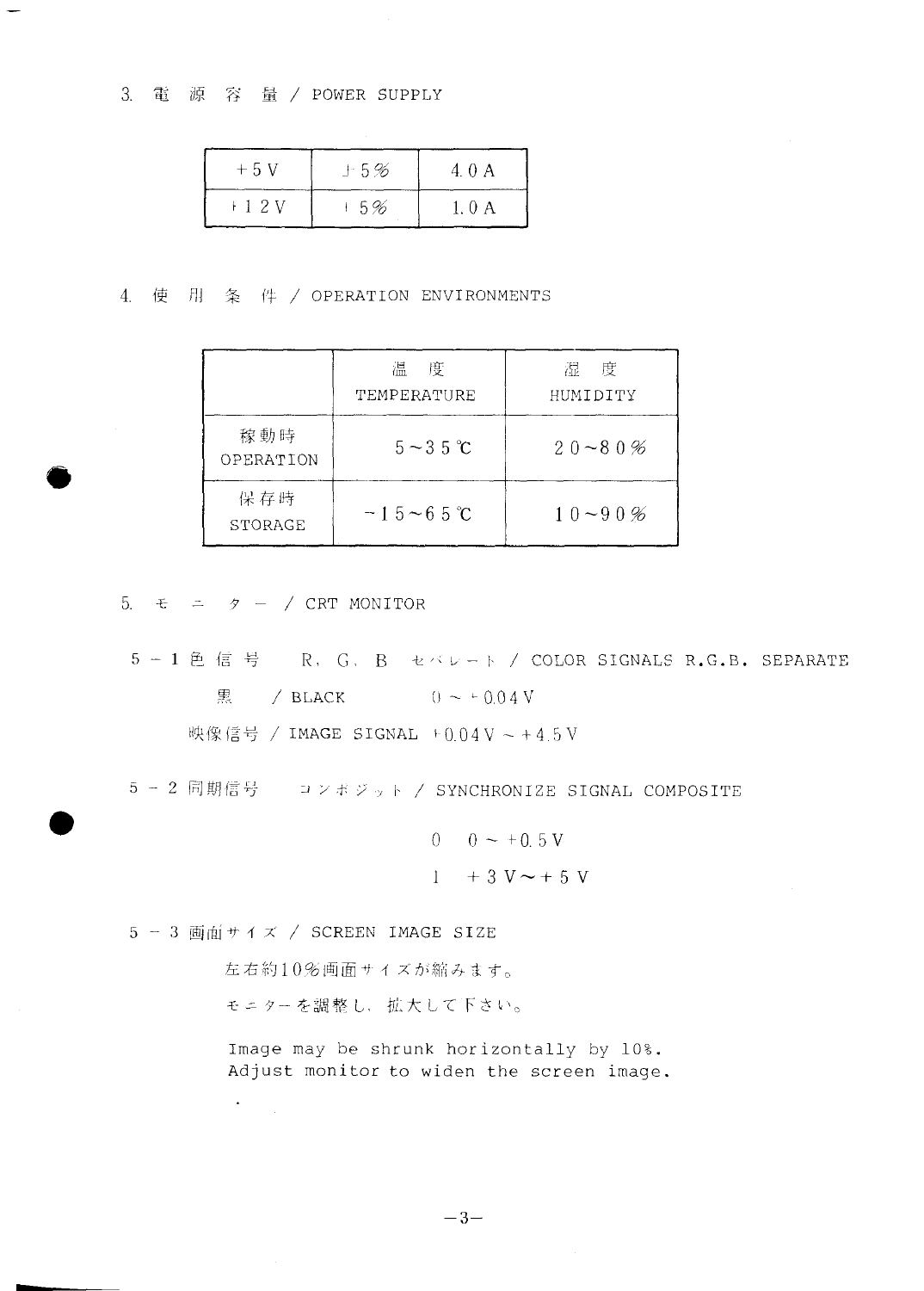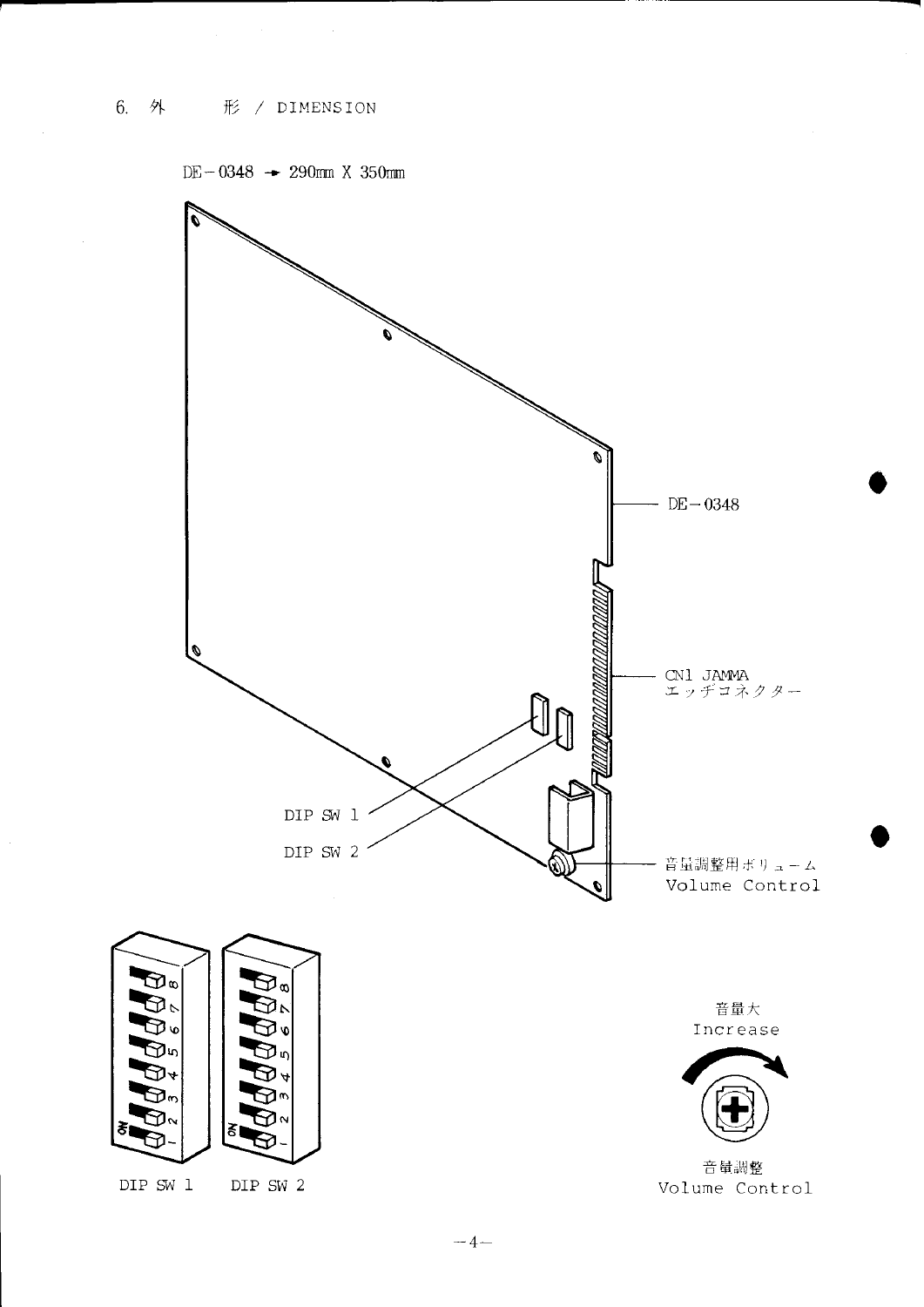7. 標準接続例 / EXAMPLE OF STANDARD CONNECTION

7-1 コインスイッチの接続例 (2ケ) / 2 COIN SWITCHES CAN BE INSTALLED



7-2 コインカウンタードライブ回路 / COIN COUNTER-DRIVE CIRCUIT



 $-5-$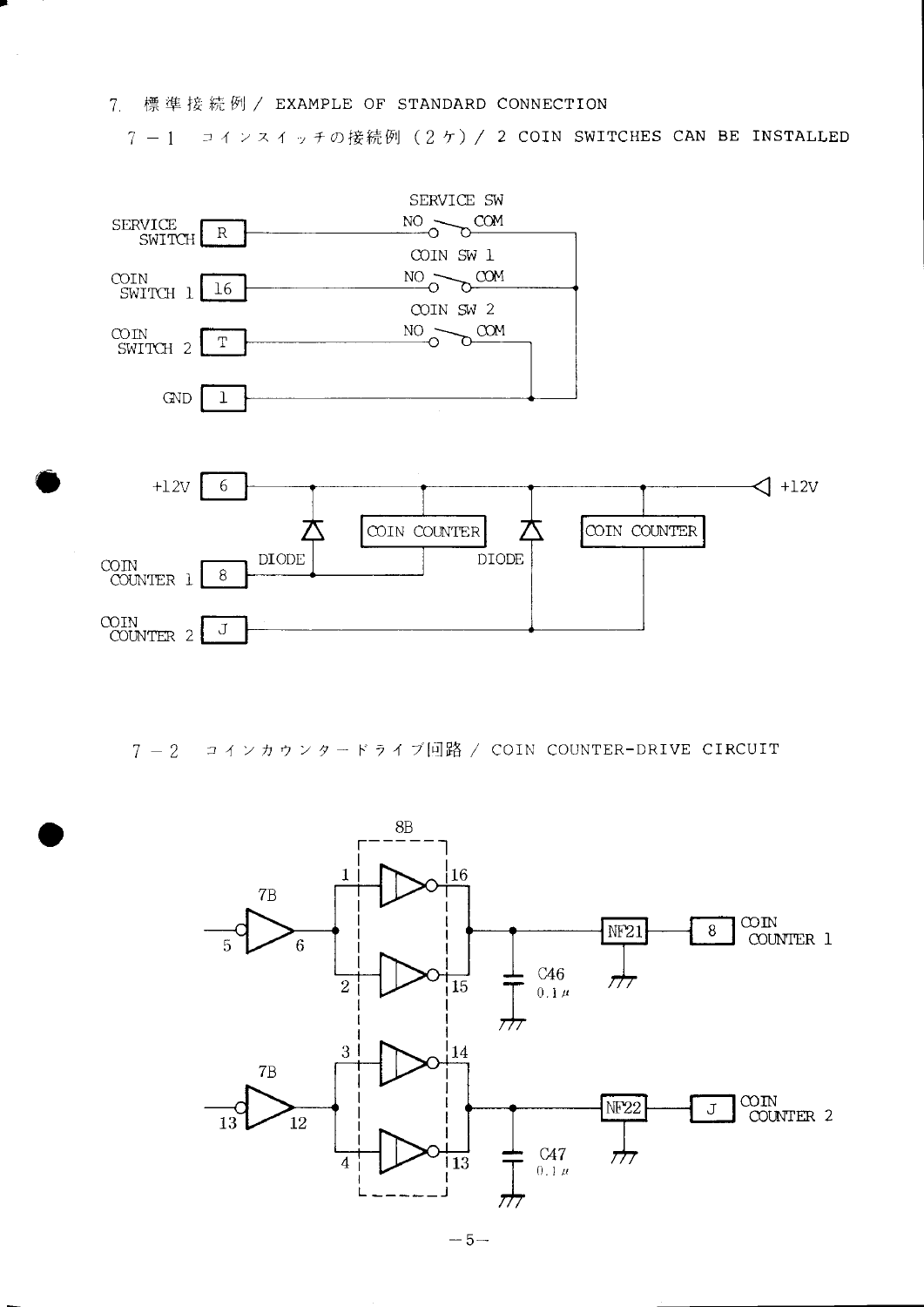#### モニターとの接続 / MONITOR CONNECTION 8.

モニターの各入力が+5V系のもので同期信号が水平、垂直混合(コンポジッ ト)のものが接続できます。 各信号の出力回路は、次のようになっております。

Monitor input composite signals - Horis/Vert on +5V can be connected.

Circuit diagram of each signal shown below.





9. スピーカーの接続例 / SPEAKER



注) スピーカーの端子の片側をGNDに接続しないこと。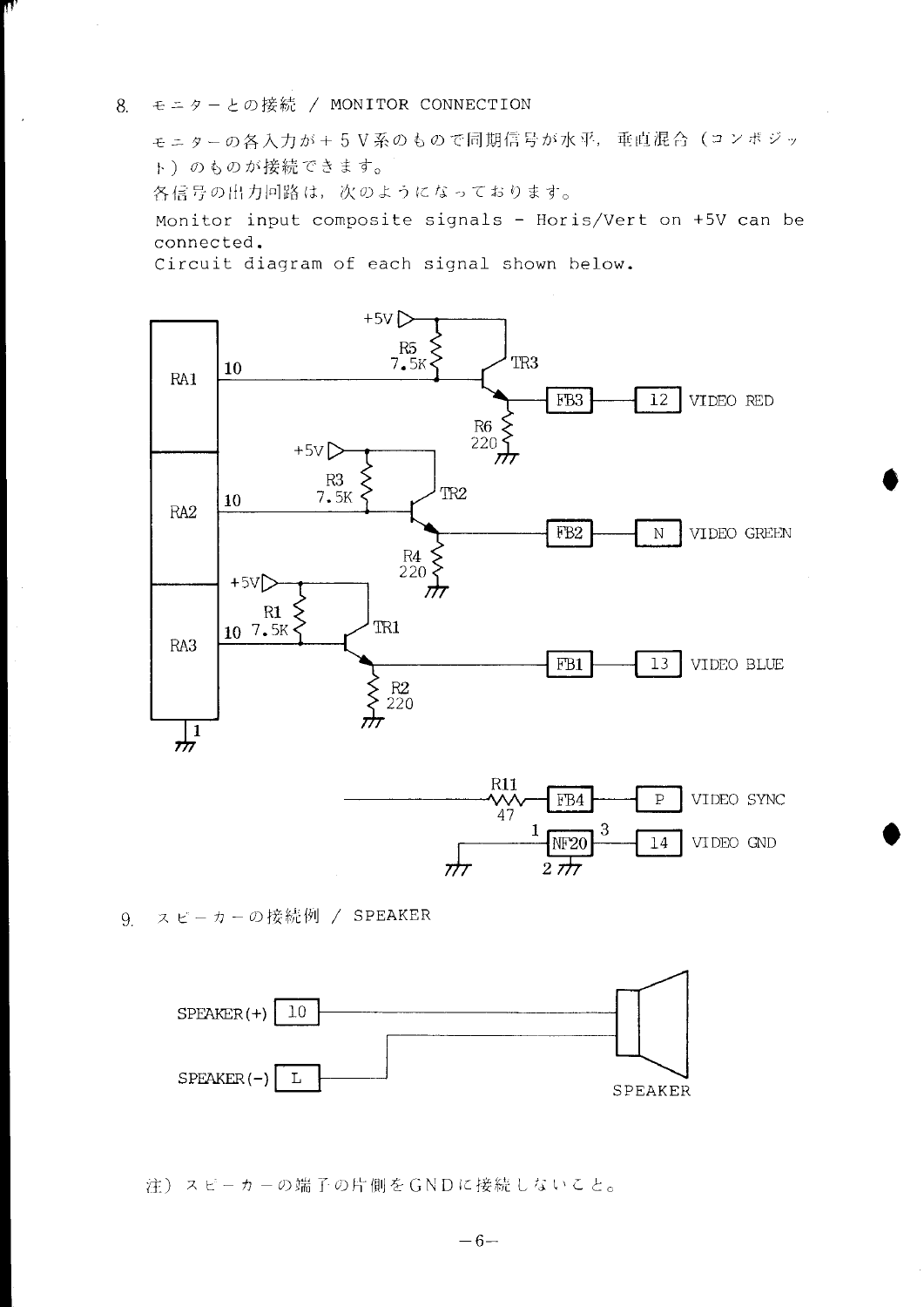| DIP SWITCH 1   |            |              |                |                |                          |                   |                        |                |                  |
|----------------|------------|--------------|----------------|----------------|--------------------------|-------------------|------------------------|----------------|------------------|
| NO.            |            |              |                | <b>SETTING</b> |                          |                   |                        |                | <b>REMARKS</b>   |
| 1              | OFF        | ON           | OFF            | 0 <sub>N</sub> | <b>OFF</b>               | O <sub>N</sub>    | <b>OFF</b>             | 0 <sub>N</sub> | COIN/CREDIT      |
| $\overline{2}$ | OFF        | OFF          | ON             | 0 <sub>N</sub> | <b>OFF</b>               | OFF               | ON                     | ON             | COIN-MECH(RIGHT) |
| 3              | OFF        | OFF          | OFF            | OFF            | 0 <sub>N</sub>           | ON                | 0 <sub>N</sub>         | ON             |                  |
|                | 1COIN      | $\mathbf{1}$ | 1              | $\mathbf{1}$   | 1                        | 1                 | $\overline{2}$         | 3              |                  |
|                | 1PLAY      | 2            | 3              | 4              | 5                        | 6                 | $\mathbf{1}$           | 1              |                  |
| 4              | <b>OFF</b> | ON           | OFF            | 0 <sub>N</sub> | OFF                      | ON                | OFF                    | ON             | COIN/CREDIT      |
| 5              | OFF        | OFF          | O <sub>N</sub> | 0 <sub>N</sub> | OFF                      | OFF               | ON                     | ON             | COIN-MECH(LEFT)  |
| 6              | OFF        | OFF          | OFF            | OF F           | ON                       | 0 <sub>N</sub>    | ON                     | ON             |                  |
|                | 1COIN      | $\mathbf{1}$ | 1              | 1              |                          | 1                 | $\overline{2}$         | 3              |                  |
|                | 1PLAY      | $\mathbf{2}$ | 3              | 4              | 5                        | 6                 | 1                      | $\mathbf{1}$   |                  |
| 7              |            |              | OFF            | ON             |                          |                   |                        | 画面ローテーション      |                  |
|                | 通          | 常            |                | NORMAL         | 転<br>反<br><b>REVERSE</b> |                   | <b>SCREEN ROTATION</b> |                |                  |
| 8              | <b>OFF</b> |              |                |                |                          | 取扱禁止 DON'T CHANGE |                        |                |                  |

|                |                |                | DIP SWITCH 2 |                |                                 |
|----------------|----------------|----------------|--------------|----------------|---------------------------------|
| NO.            | <b>SETTING</b> |                |              |                | <b>REMARKS</b>                  |
| $\mathbf{1}$   | <b>OFF</b>     | ON             | OFF          | 0 <sub>N</sub> | 持ち数                             |
| $\overline{2}$ | OFF            | <b>OFF</b>     | ON           | ON             | NUMBER OF LIVES                 |
|                | 3              | 4              | $\mathbf{1}$ | $\mathbf{2}$   |                                 |
| 3              | OFF            | 0 <sub>N</sub> | <b>OFF</b>   | 0 <sub>N</sub> | ゲーム難易度                          |
| 4              | OFF            | OFF            | ON           | 0 <sub>N</sub> | GAME DIFFICULTY                 |
|                | 通<br>常         | 易              | やや難          | 難              |                                 |
|                | NORMAL         | EASY           | <b>HARD</b>  | <b>HARDEST</b> |                                 |
| 5              |                | <b>OFF</b>     |              | ON             | ボス倒した後ライフ回復<br>RECOVERY OF LIFE |
|                | 有              | <b>YES</b>     | 無            | NO             | AFTER DEFEATED BOSS             |
| 6              |                |                | OFF          |                | 取扱禁止                            |
| 7              |                | DON'T CHANGE   |              |                |                                 |
| 8              | OFF            |                |              | <b>ON</b>      | アイドル中サウンドの有無                    |
|                | 無              | N <sub>0</sub> | 有            | <b>YES</b>     | ATTRACT MODE SOUND              |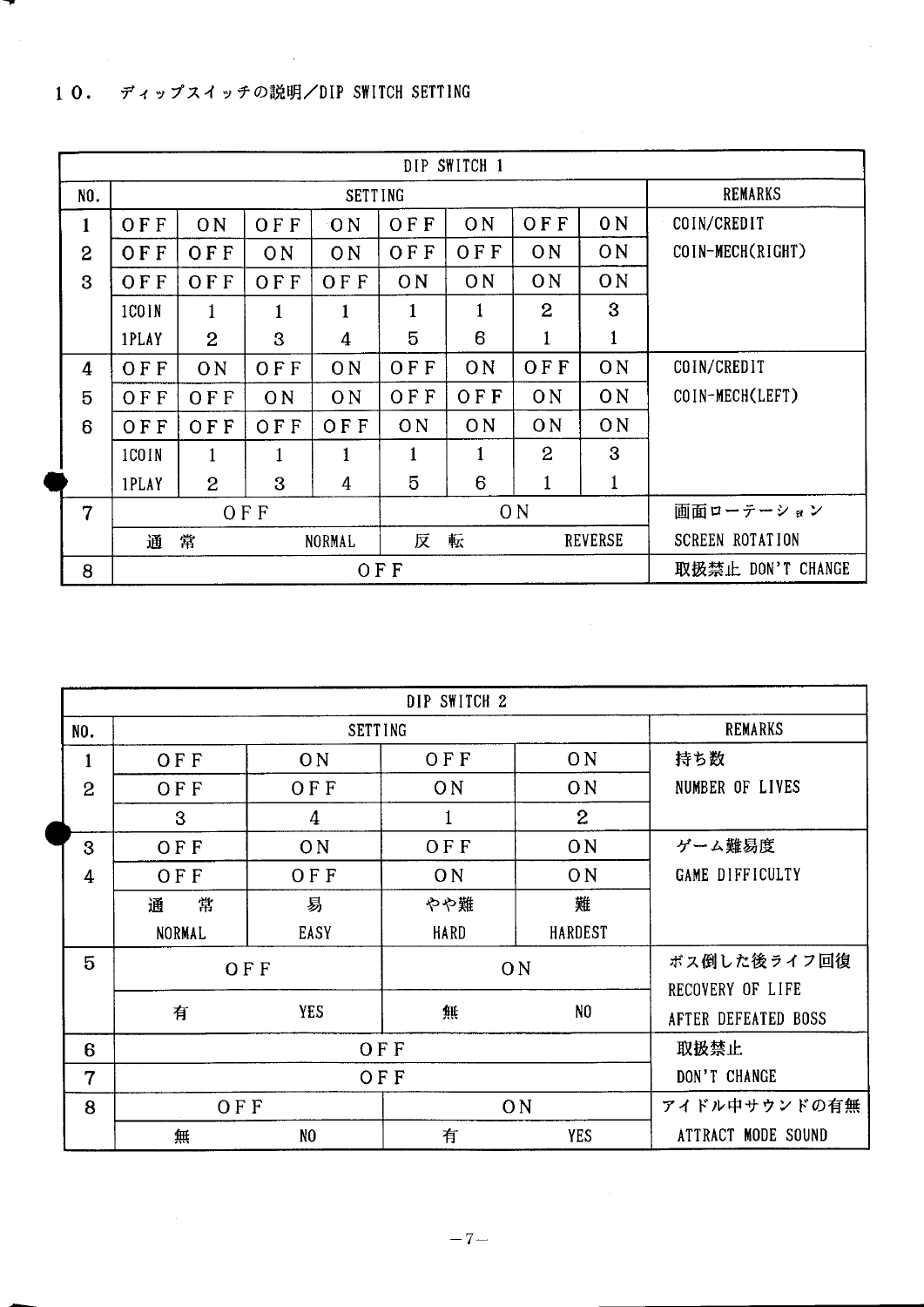

li,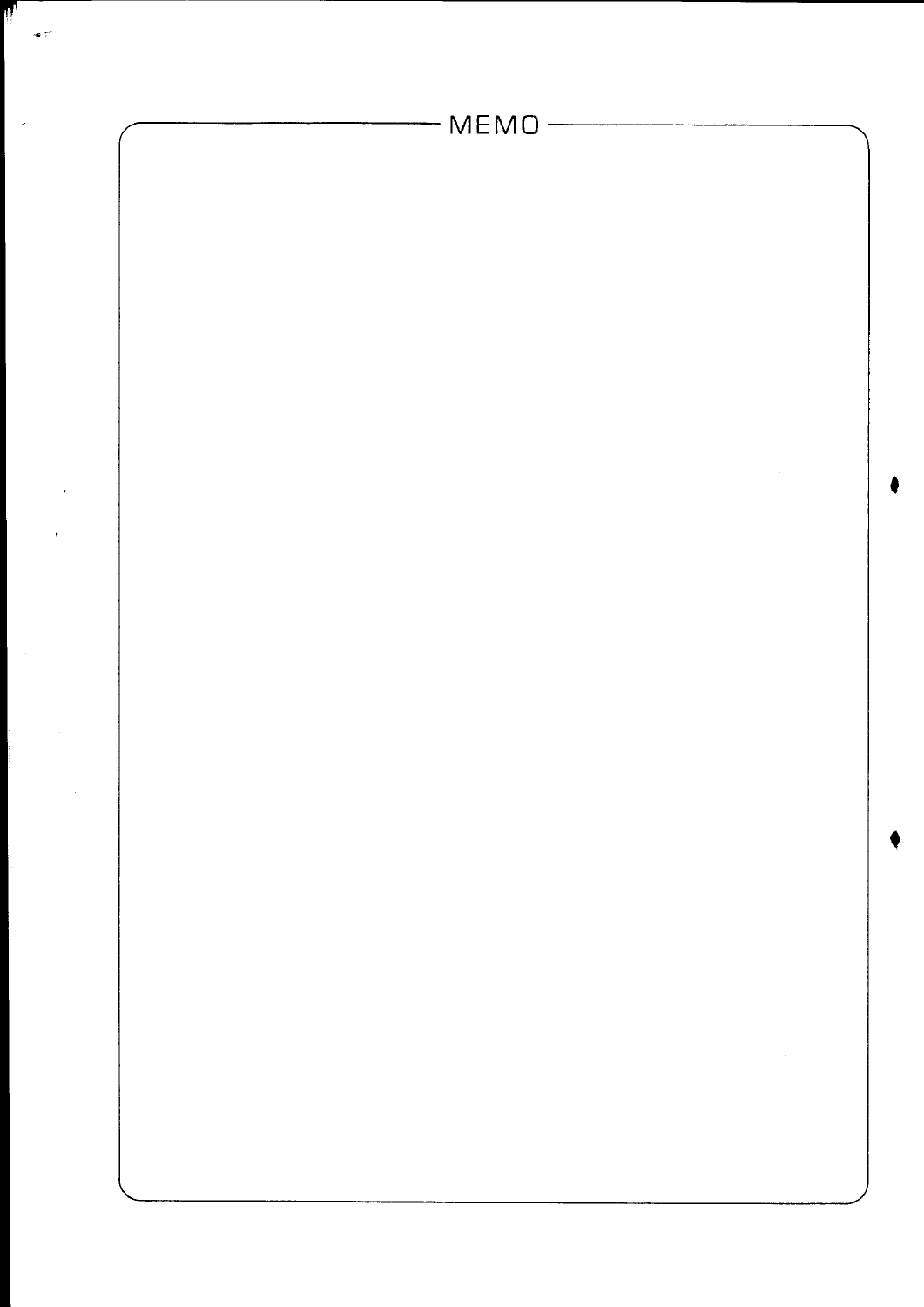### 正誤表/CORRECTION

10. ディップスイッチの説明/DIP SWITCH SETTING (P. 7)

(誤)

|          | DIP SWITCH 2 |    |                                        |
|----------|--------------|----|----------------------------------------|
| OFF      | ∩N           |    | ボス倒した後ライフ回復<br><b>RECOVERY OF LIFE</b> |
| YES<br>有 | 無            | NO | AFTER DEFEATED BOSS                    |

 $(E)$ 

| 5 |     | 取扱禁止                   |
|---|-----|------------------------|
|   | OFF | <b>CHANGE</b><br>DON'T |